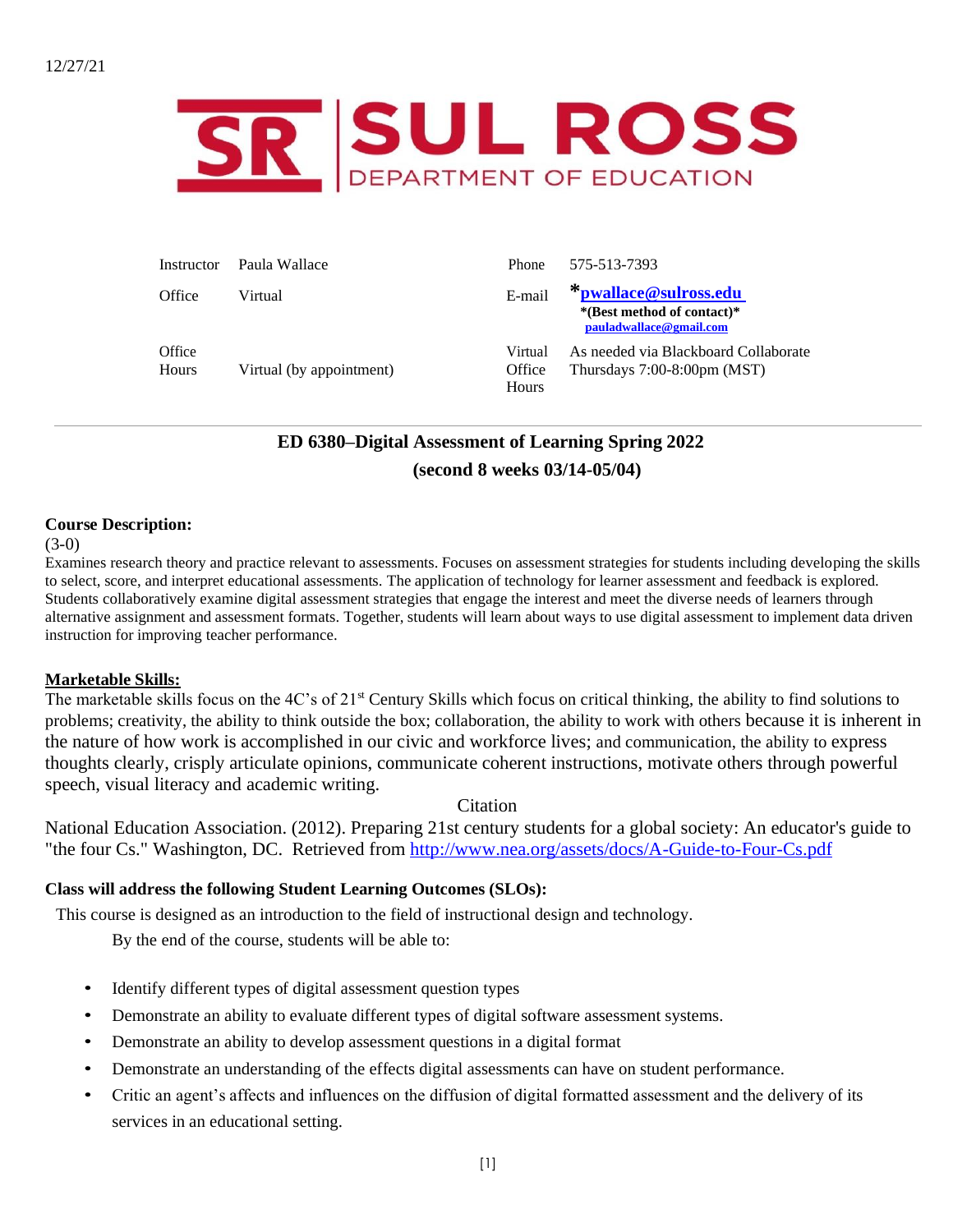#### 12/27/21

• Discuss and demonstrate an understanding or how digital assessment results can drive instruction.

### **The ISTE Standards are a framework for innovation in education. These standards help educators and education leaders worldwide prepare learners to thrive in work and life. [\(www.iste.org/standards\)](http://www.iste.org/standards) ISTE Standards for Educators**

- 1. Learner: 1a, 1b, 1c
- 2. Leader: 2a, 2b, 2c
- 3. Citizen: 3a, 3b, 3c, 3d
- 4. Collaborator: 4a, 4b, 4c, 4d
- 5. Designer: 5a, 5b, 5c
- 6. Facilitator: 6C, 6D
- 7. Analyst: 7A, 7B

# **ISTE Standards for Coaches**

- 1. Change Agent: 1a, 1b, 1d
- 2. Connected Learner: 2a, 2b, 2c
- 3. Collaborator: 3a, 3b, 3c, 3d
- 4. Learning Designer: 4a, 4b, 4c, 4d
- 5. Professional Learning Facilitator: 5a, 5c
- 6. Data-Driven Decision-Maker: 6c
- 7. Digital Citizen Advocate: 7a, 7b, 7c, 7d

## **ISTE Standards for Educational Leaders**

- 1. Equity and Citizenship Advocate: 1a, 1b, 1d
- 2. Visionary Planner: 2e
- 3. Empowering Leader: 3a, 3b, 3c
- 4. Systems Designer:
- 5. Connected Learner: 5a, 5b, 5c, 5d

# **ISTE Standards for Administrators**

- 1. Visionary Leadership: 1a, 1b
- 2. Digital Age Learning Culture: 2d,
- 3. Excellence in Professional Practice: 3a, 3b, 3c, 3d
- 4. Systemic Improvement: 4a, 4b, 4e
- 5. Digital Citizenship: 5a, 5b, 5c

### **Required Textbook:** No required textbook [\(Open Resources Standards Rubric\)](https://www.achieve.org/files/AchieveOERRubrics.pdf) **Required Readings: Provided in Blackboard Course (see reference page)**

#### **Requirements:**

Students will:

- Participate and collaborate in online discussions, assignments, and activities
- Utilize Blackboard on the SRSU website to fulfill course requirements
- Utilize VoiceThread to participate in oral discussions
- Utilize Web-based Blogs to conducted written blogs for course
- Practice professional conduct and ethics and respectful learning exchanges
- Preserve confidentiality of information shared regarding student, family, or school district experiences

### **Course Requirements:**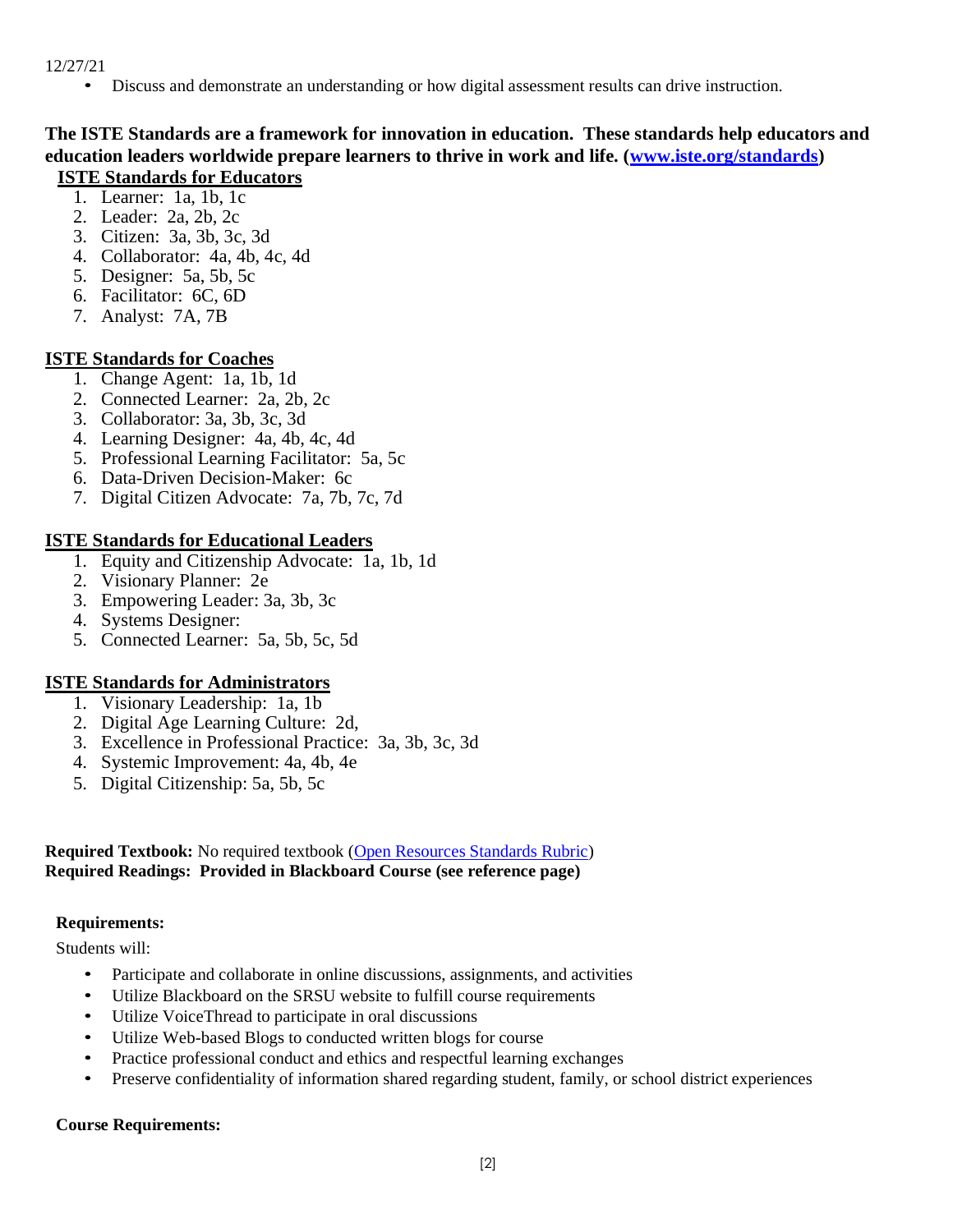#### 12/27/21

- Attendance
	- Students should refer to the *Online Absence Policy* posted in Blackboard under the tab Course Information regarding participation in an online course.
- Daily Readings
	- We will be covering an enormous amount of information in a very short amount of time because this is an 8 week accelerated course. A large part of the **graduate student** responsibility in this course will be to devote time to the course information. Please note which and what information will be covered and read ahead to keep up with the rigorous pace of the course.

### **Grading Policy:**

| <b>Assignments</b>                 | <b>Number</b>  | <b>Points</b> | <b>Total</b> |
|------------------------------------|----------------|---------------|--------------|
| Week 0                             |                |               |              |
| Written Introductory Discussion    | 1              | 25            | 25           |
| <b>Creating Blog Account</b>       | 1              | 25            | 25           |
| <b>Academic Honesty Assignment</b> | 1              | 25            | 25           |
| Syllabus Quiz                      | 1              | 25            | 25           |
| Contact Information                | 1              | 25            | 25           |
| <b>Week 1-8</b>                    |                |               | O            |
| <b>Blogs</b>                       | 4              | 100           | 400          |
| <b>Oral Discussions</b>            | 3              | 100           | 300          |
| <b>Written Discussions</b>         | 4              | 100           | 400          |
| <b>Final Project Prep</b>          | $\mathfrak{p}$ | 150           | 300          |
| <b>Final Project</b>               | 1              | 475           | 475          |
|                                    |                |               | 2000         |

| A=1800-2000 |  |  |  |  |
|-------------|--|--|--|--|
| B=1600-1799 |  |  |  |  |
| C=1400-1599 |  |  |  |  |
| D=1200-1399 |  |  |  |  |
| <1200=F     |  |  |  |  |
|             |  |  |  |  |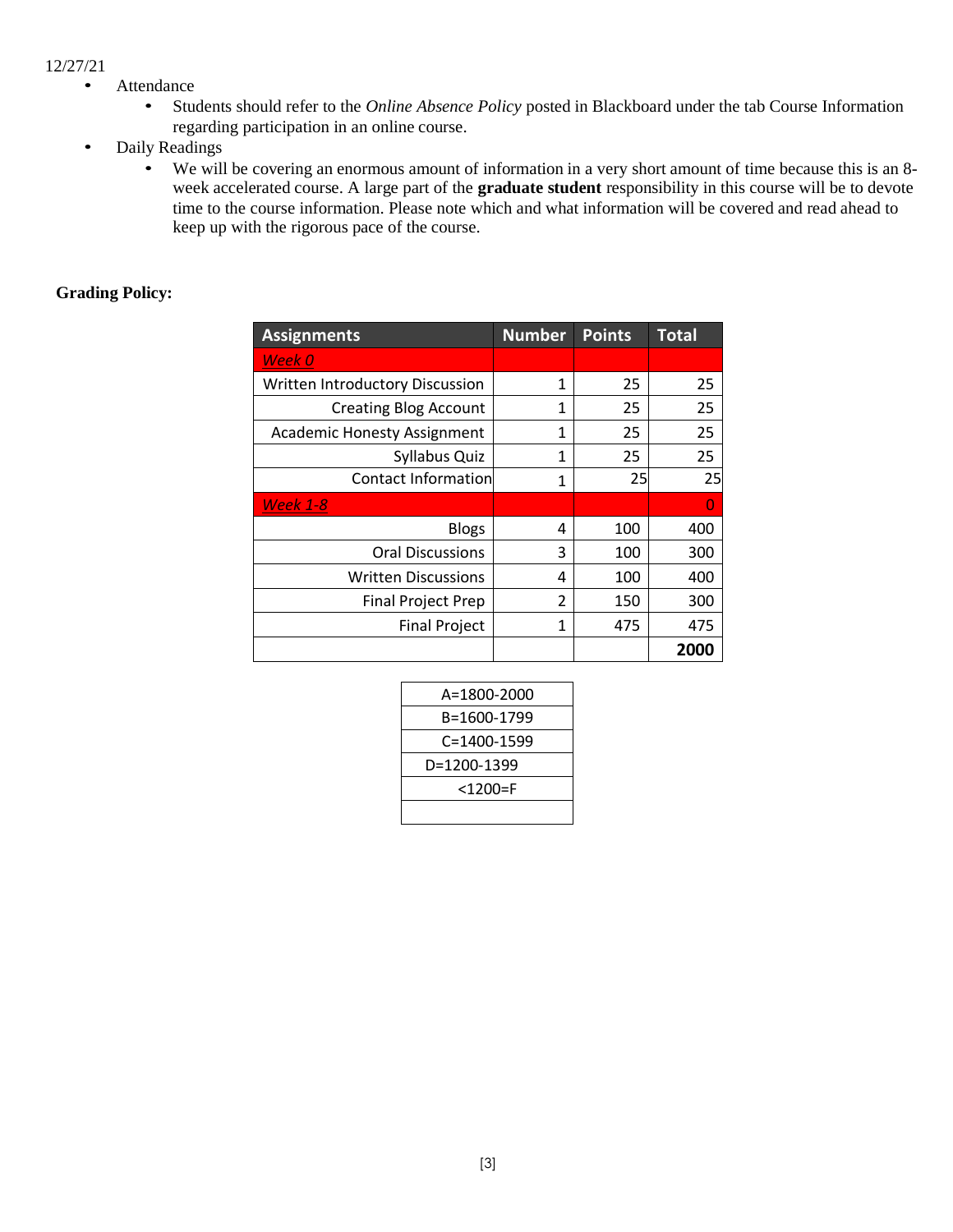# **Course Schedule**

| <b>WEEK</b>                                  | <b>ASSIGNED WORK</b>                                                                                                                                               | <b>OPEN DATE</b> | <b>CLOSE DATE</b>                |
|----------------------------------------------|--------------------------------------------------------------------------------------------------------------------------------------------------------------------|------------------|----------------------------------|
|                                              | Course Information & Week 0 Activities<br><b>Blog Creation Assignment</b>                                                                                          | 03/14/22         | 03/14/22                         |
| Week 1                                       | Introduction to Assessment & Accountability<br>Written Discussion #1<br><b>Peer Responses</b>                                                                      | 03/14/22         | 03/14/22<br>03/16/22             |
| Week 2                                       | <b>Assessment Types &amp; Questions Types</b><br>Oral Discussion #1 & Blog #1<br><b>Peer Responses</b>                                                             | 03/14/22         | 03/26/22<br>03/28/22             |
| Week 3<br><b>Capstone</b><br><b>Artifact</b> | <b>Standards Based Assessment</b><br><b>Written Discussion #2</b><br>Peer Responses to Written Discussion<br><b>Project Prep #1</b>                                | 03/14/22         | 04/01/22<br>04/03/22<br>04/05/22 |
| Week 4                                       | Introducing Technology-enhanced Assessment &<br>Feedback<br>Oral Discussion #2 & Blog #2<br>Peer Responses to Blog                                                 | 03/14/22         | 04/07/22<br>04/09/22             |
| Week 5                                       | Introducing Technology-enhanced Assessment &<br>Feedback--Continued<br><b>Written Discussion #3</b><br><b>Peer Responses</b>                                       | 03/14/22         | 04/13/22<br>04/15/22             |
| Week 6<br><b>Capstone</b><br><b>Artifact</b> | Barriers To & Critics To Digital Assessments<br>https://facdevblog.niu.edu/onlinecheating (lecture)<br>Blog #3<br>Peer Responses to Blog<br><b>Project Prep #2</b> | 03/14/22         | 04/19/22<br>04/21/22<br>04/23/22 |
| Week 7                                       | Data Analysis<br><b>Written Discussion #4 &amp; Oral Discussion #3</b><br>Peer Responses to Written Discussion                                                     | 03/14/22         | 04/25/22<br>04/27/22             |
| Week 8                                       | Data Analysis-Continued<br><b>Graduating students due date:</b><br><b>Blog #4- Specific Guidelines</b><br>Peer Responses to Blog                                   | 03/14/22         | 05/01/22<br>05/03/22             |
| <b>Capstone</b><br><b>Artifact</b>           | <b>Final Project</b><br><b>Graduating student's due date: (Hard Date)</b><br>Non graduating can have an extension to 5/8/22 with<br>the permission of instructor.  | 03/14/22         | 5/4/22 (Required)<br>5/8/22      |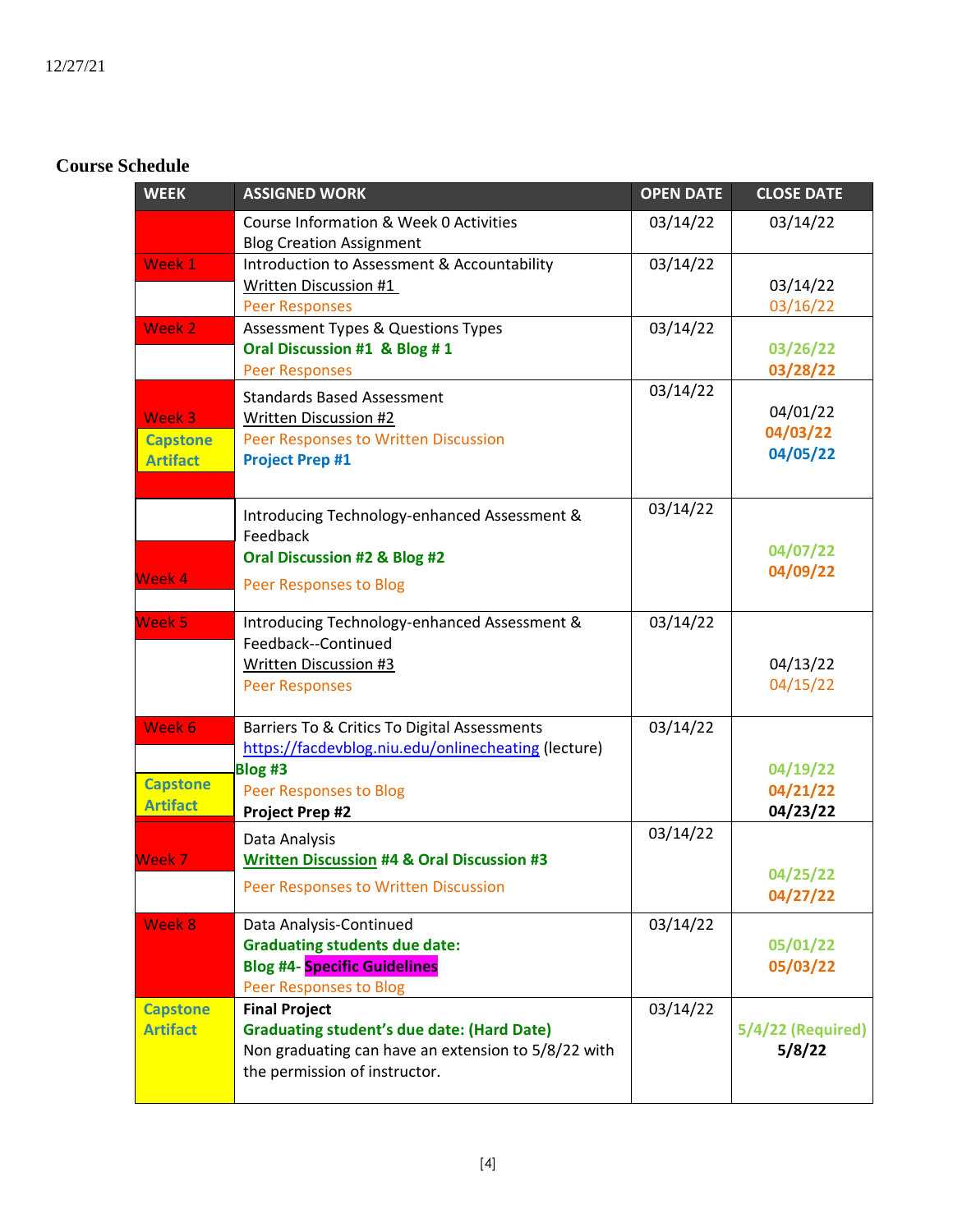## 12/27/21 *All assignments are due on the scheduled date no later than 11:59 pm CST.*

**Grading: All assignments are due on the date posted. Late work WILL NOT be accepted! The only exception to this is medical emergencies (doctor excuse required) or family death (your name must be listed in the obituary).**

**Communication Policy:** The preferable communication source is Blackboard email. Telephone and virtual conferencing communications are also available. An appointment set up through email will need to be made for virtual conferencing. It is reasonable to expect your instructor to answer your emails within 24 hours. In most cases it will be sooner than that.

**Attendance Policy:** Students are expected to attend all scheduled on- campus classes. Prompt arrival for class is expected. Students in web-enhanced or web classes are expected to log in several times each week to the Blackboard course site on the Internet site. The instructor will monitor the Blackboard log-ins for attendance points. Students are to make themselves aware of the SRSU policies on Absences and Class Attendance posted in the SRSU Student Handbook. SRSU Class Attendance policy states "The instructors may, at their discretion, drop a student from a course when the student has a total of nine absences." SRSU policy states "An absence is defined as non-attendance in fifty minutes of class; for example, nonattendance in a one and one-half hour class will constitute one and one-half absences and non-attendance in a three hour class will constitute three absences." Therefore, non-attendance for Weekend Format classes calculates to: Saturday (7 hrs of class time) = 8.4 absences and Sunday (4 hrs of class time) = 4.8 absences. Make up work is at the discretion of the instructor as it relates to "explained or excused" absences. The Absences/Class Attendance policy includes all absences excused or unexcused. In this course you are expected to attend all classes, to be punctual, and to complete all assignments on time.

### **ADA Accommodations:**

SRSU Disability Services. Sul Ross State University (SRSU) is committed to equal access in compliance with Americans with Disabilities Act of 1973. It is SRSU policy to provide reasonable accommodations to students with documented disabilities. It is the student's responsibility to initiate a request each semester for each class. Alpine students seeking accessibility/accommodations services must contact Mary Schwartze Grisham, M.Ed., LPC, SRSU's Accessibility Services Coordinator at 432-837-8203 (please leave a message and we'll get back to you as soon as we can during working hours), or email mschwartze@sulross.edu Our office is located on the first floor of Ferguson Hall (Suite 112), and our mailing address is P.O. Box C-122, SUI Ross State University, Alpine. Texas, 79832.

**Tobacco Policy:** Tobacco is not permitted on the Sul Ross campus.

**Academic Integrity**: Students in this class are expected to demonstrate scholarly behavior and academic honesty in the use of intellectual property. A scholar is expected to be punctual, prepared, and focused. Examples of academic dishonesty include but are not limited to:

Turning in work as original that was used in whole or part for another course and/or professor; turning in another person's work as one's own; copying from professional works or internet sites without citation.

### **Distance Education Students**

Students enrolled in distance education courses have equal access to the university's academic support services, such as library resources, online databases, and instructional technology support. For more information about accessing these resources, visit the SRSU website. Students should correspond using Sul Ross email accounts and submit online assignments through Blackboard, which requires secure login. Students enrolled in distance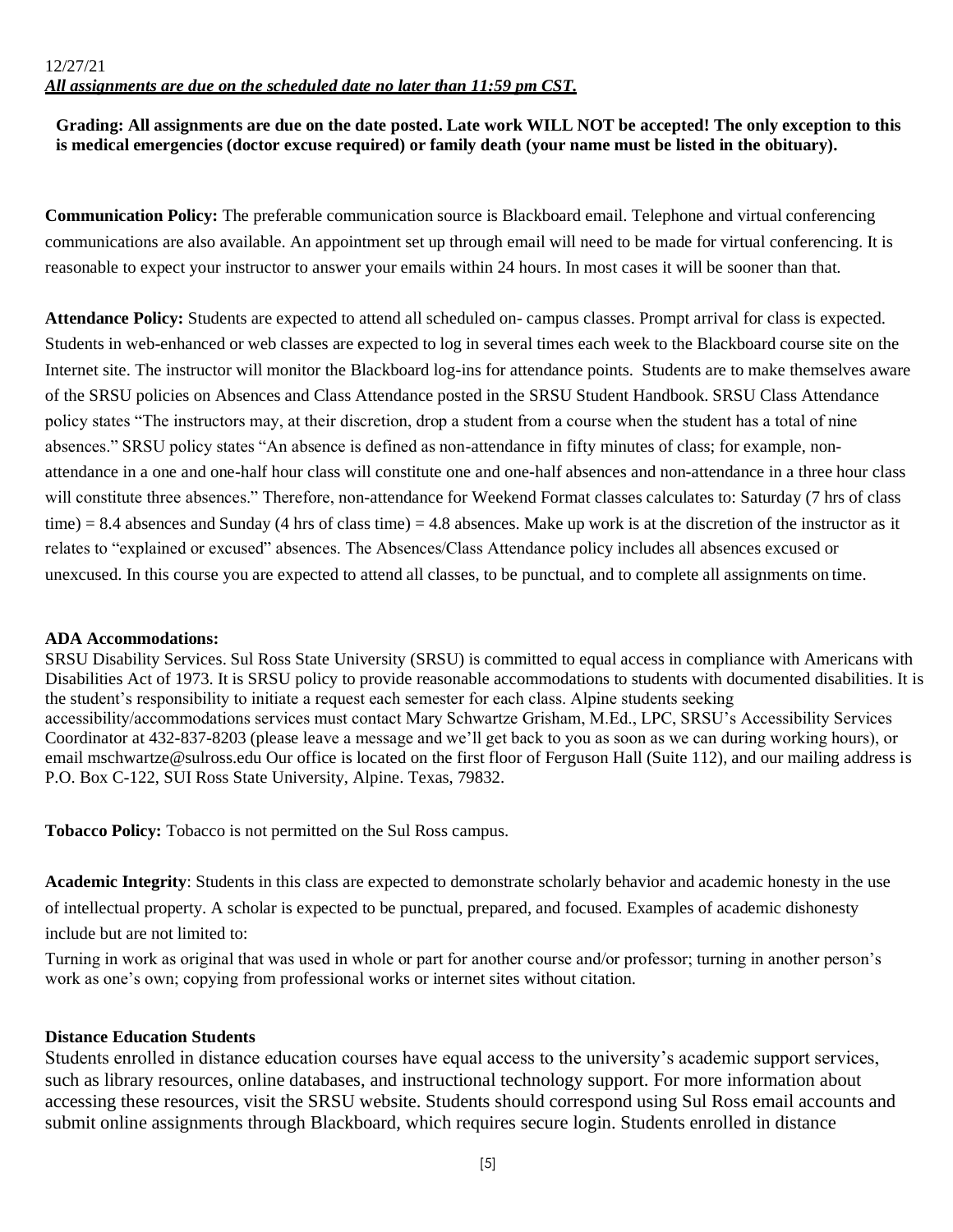### 12/27/21

education courses at Sul Ross are expected to adhere to all policies pertaining to academic honesty and appropriate student conduct, as described in the student handbook. Students in web-based courses must maintain appropriate equipment and software, according to the needs and requirements of the course, as outlined on the SRSU website. Directions for filing a student complaint are located in the student handbook.

### **Library Information**

The Bryan Wildenthal Memorial Library in Alpine. Offers FREE resources and services to the entire SRSU community. Access and borrow books, articles, and more by visiting the library's website, library.sulross.edu. Off-campus access requires logging in with your LobolD and password. Librarians are a tremendous resource for your coursework and can be reached in person, by email (srsulibrary@sulross.edu), or phone (432-837-8123).

The Southwest Texas Junior College (SWTJC) Libraries at Uvalde, Del Rio, and Eagle Pass. Offer additional access to library spaces and resources. Del Rio, Eagle Pass, and Uvalde students may also use online resources available through SWTJC website, library.swtjc.edu.The SWTJC Libraries serve as pick-up locations for InterLibrary Loan (ILL) and Document Delivery from the Alpine campus.

### **Classroom Climate of Respect**

Importantly, this class will foster free expression, critical investigation, and the open discussion of ideas. This means that all of us must help create and sustain an atmosphere of tolerance, civility, and respect for the viewpoints of others. Similarly, we must all learn how to probe, oppose and disagree without resorting to tactics of intimidation, harassment, or personal attack. No one is entitled to harass, belittle, or discriminate against another on the basis of race, religion, ethnicity, age, gender, national origin, or sexual preference. Still we will not be silenced by the difficulty of fruitfully discussing politically sensitive issues.

### **Diversity Statement**

I aim to create a learning environment for my students that supports a diversity of thoughts, perspectives and experiences, and honors your identities (including race, gender, class, sexuality, religion, ability, socioeconomic class, age, nationality, etc.). I also understand that the crisis of COVID, economic disparity, and health concerns, or even unexpected life events could impact the conditions necessary for you to succeed. My commitment is to be there for you and help you meet the learning objectives of this course. I do this to demonstrate my commitment to you and to the mission of Sul Ross State University to create an inclusive environment and care for the whole student as part of the Sul Ross Familia. If you feel like your performance in the class is being impacted by your experiences outside of class, please don't hesitate to come and talk with me. I want to be a resource for you.

### **This syllabus may be changed at anytime with notice given to students immediately.**